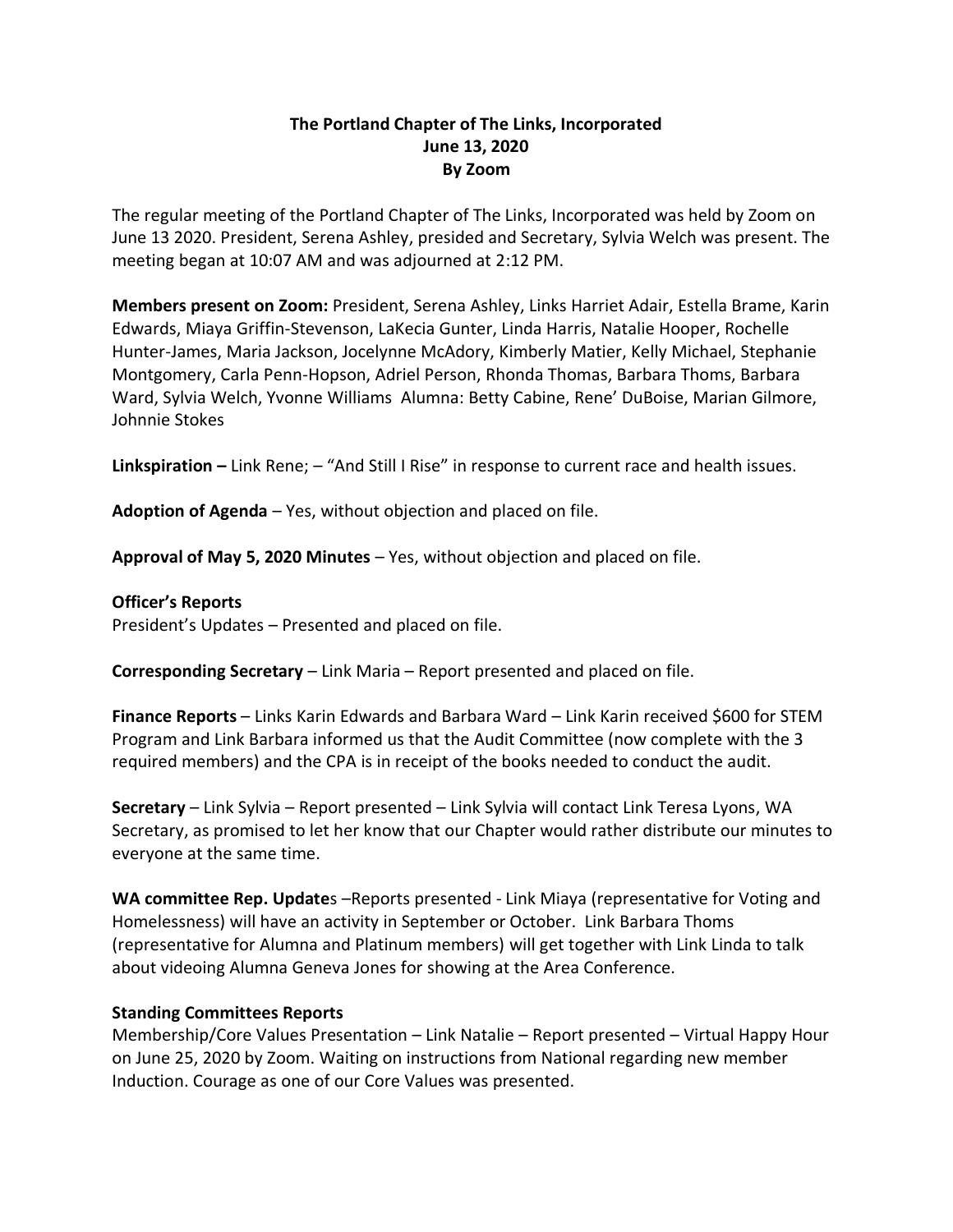**Constitution & Bylaws** – Link Jocelynne – Report presented – see below

**Strategic Planning** – Link LaKecia – Report presented – The plan has been updated.

**Programs** – Link Kimberly – Report presented and placed on file – Workshops will be held virtually. Campaign competition will be virtual. "Rock the Vote" has been changed to "Rock Your Power". New members to plan virtual culminating event. Workshops will be held to 2 hours.

#### **Special Committee Reports**

**Courtesy/Social** – Link Rochelle Hunter-James – Report presented

#### **Unfinished Business**

The Links, Incorporated & the Links Foundation Bylaws Amendments – See below

**New Business** preferred by the Chapter was link Cori Cooper for Secretary. **Link Cori, Yes 8 Link Sharon Y 1.**

Reelect current officers  $- Y - 8$  N  $- 1$ 

#### **Announcements** –

HHS – Charles Drew Blood Drive – The June 20, 2020 blood drive has been canceled. However, the Red Cross still needs blood.

Note: If Link Natalie is unable to act as the Alternate for the National Assembly, Link Sylvia will serve in that capacity.

Re: Western Area 2021 Conference: Link Carla is the connect to Link Josey. Link Miaya will send a list of Links to Western Area Chapters for any corrections.

-------------------------------------------------------------------------------------------------------------------------------

#### **Chapter Constitution and Bylaws revisions**

\*Article III Section 6A3, Membership attendance - Section 6e added – ("The Membership Committee makes their recommendation to the executive committee which makes a determination then refers their recommendation to the chapter to vote on the final decision.")

\*Article III Section 7 – Admission to Membership – A1 deleted – ("The Link member submitting the name of a candidate for membership shall be a member of the Chapter one (1) year. The candidate shall be a resident of the Portland metropolitan area for at least 18 months prior to the beginning of the next fiscal year.")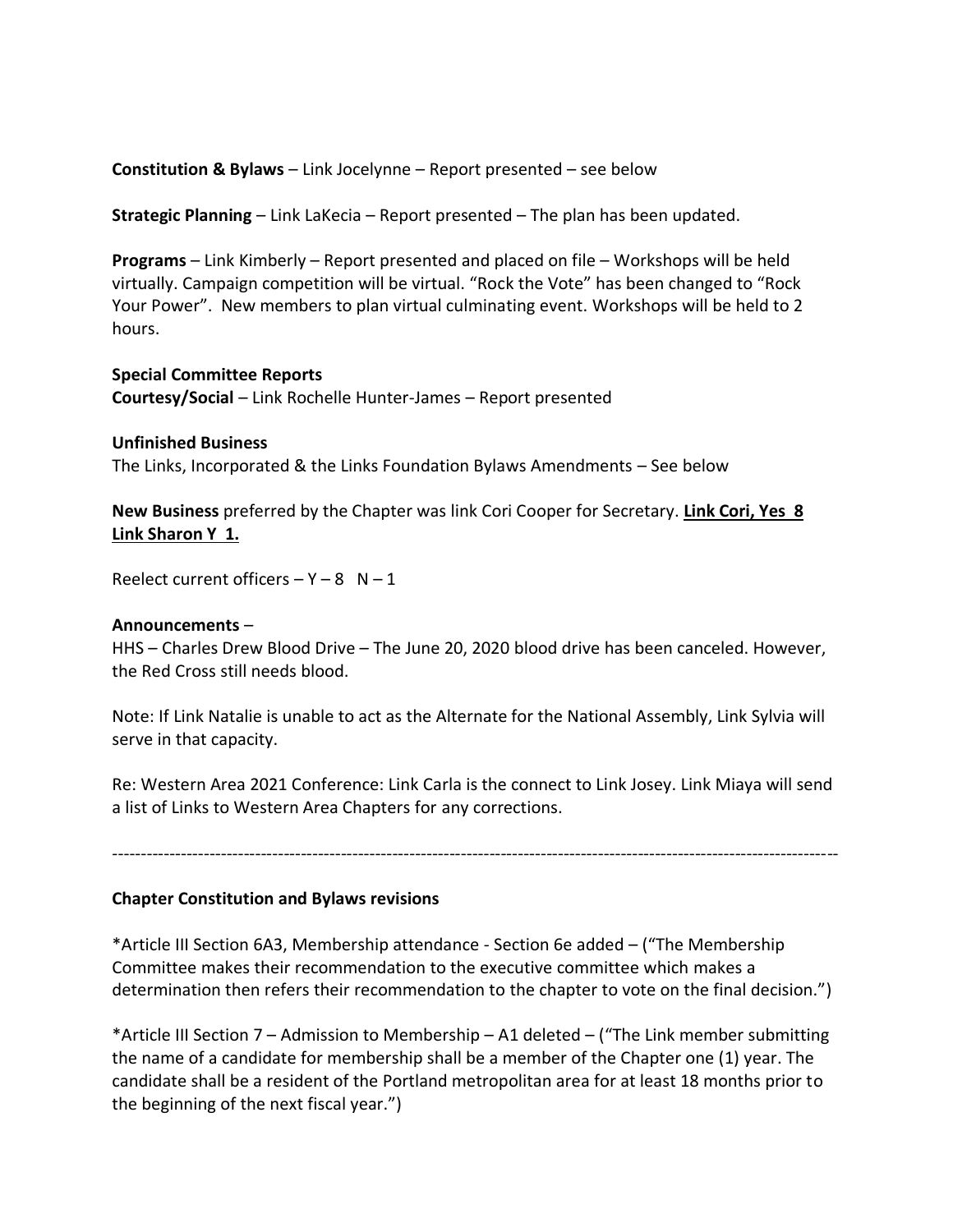\*Article IV Section 3 B4– Duties of Officers (VP will keep roster and take roll.)

\*Article IV Section 3E – Financial Secretary – Strike out #s 1. (will keep roster) 2. (Will take roll) and 6. (Shall assume the necessary duties of Treasurer, except she shall not co-sign checks")

\*Article IV Section 3F – The Treasurer – Strike out #12, (Shall in the absence of the Financial Secretary, assume her duties.)

\*Article VI Section 1 - Electronic Committee Meetings – Strike, "telephone conference virtual meetings"

\*Article VI Section 2 – Electronic Committee Meetings – Strike, a "teleconference"

\*Article VII Section 1C– Executive Committee – add "The minutes of the executive committee meeting should only be provided to those that are a part of the executive committee".

\*Article VII Section 2 – Duties of the Executive Committee – Add 2E, "The Executive Committee's recommendation goes to the Chapter for a majority vote."

\*Article VII Section H1 – Nominating Committee – Strike, "A Chapter Nominating Committee member should be a member of the Chapter for at least 1 year prior to elections".

Motion: It was moved by Link Sylvia and seconded to accept the changes to the Chapter Bylaws. Motion carried unanimously.

-------------------------------------------------------------------------------------------------------------------------------

# **The Links, Incorporated & The Links Foundation Bylaws Amendments**

\*Amendment 10, Article IV Section 4 – National Assembly – (No clear authority) – added a G  $Y - 1$  N – 13

\*Amendment 11, Article VI Section 1 Executive Committee council (Parliamentarian left out)  $Y - 4$  N - 6 Amendment 11 In the event an amendment is needed to Amendment 11  $Y - 10 N - 1$ 

\*Amendment 12, Article VI (Executive Council authority level) & Executive Committee Section 3. If adopted E will be added)  $Y - 6$  N – 5

\*Amendment 13, Article VI Section 10 - Executive Council & Executive Committee - (adds subsections of Officers) (recuse if part of investigation)